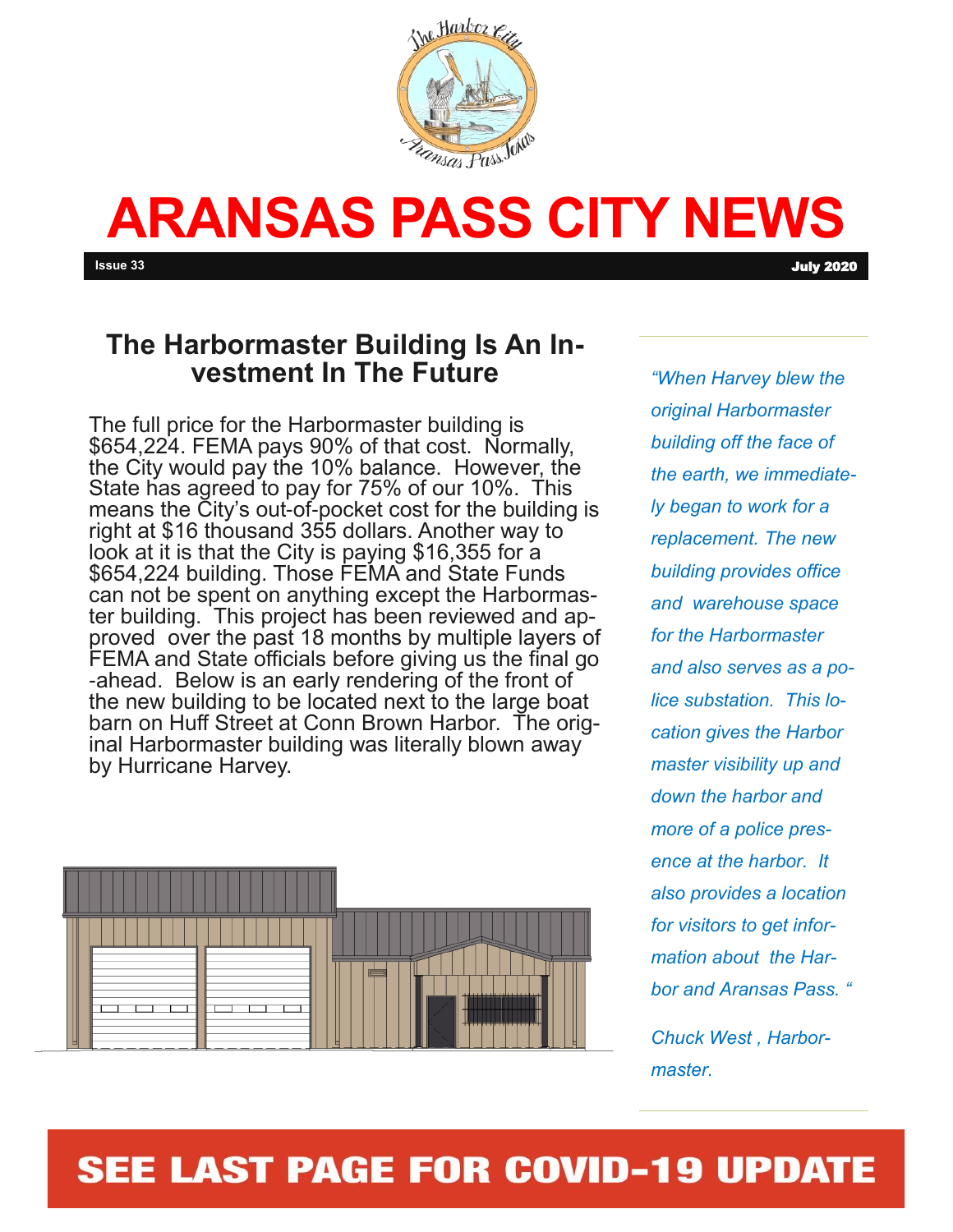

# **The AP Aquatic Center is Open**

**(Pool staff will continue to monitor the pandemic)** The Aransas Pass Aquatic Center opened to the public on June 12th with modified hours and operating procedures (see above pic) . Aquatic staff will continue to work to ensure that safe practices are maintained for the health of patrons. Staff will continue to monitor the pandemic and phase-in normal operations, if the current conditions at the time permit.

The current schedule for recreational swimming (weather permitting):

- Thursday-Sunday two swim time slots available: 10:00 AM to 1:00 PM and 1:30 PM to 4::30 PM.
- Admission for each time slot is \$5 dollars
- Total pool capacity is limited for each time slot.
- Staff vacates swimmers after each time slot to clean and sanitize the entire pool area.

#### **A CBH Pathway Finally Becomes a Real Road and Honors a Former Employee**

What had been nothing more than a dirt pathway, will become a paved road with the improvements at Conn Brown Harbor (CBH). It's called "Haines Way" and is named after former Assistant Police Chief William "Bill" Haines. Haines began work with the Aransas Pass PD in 1996. He also served as Assistant to the City Manager and as Harbor Master. When completed, this section of road will make the first completed road connection between what had been Allen Blvd and the Harbor Point parking lot. In addition to this new connection being called, Haines Way, all of Allen Blvd has been designated Haines Way. Picture below shows the first ever road connection to the Harbor Point Parking lot. As part of this project , it will be paved with curb and gutters.

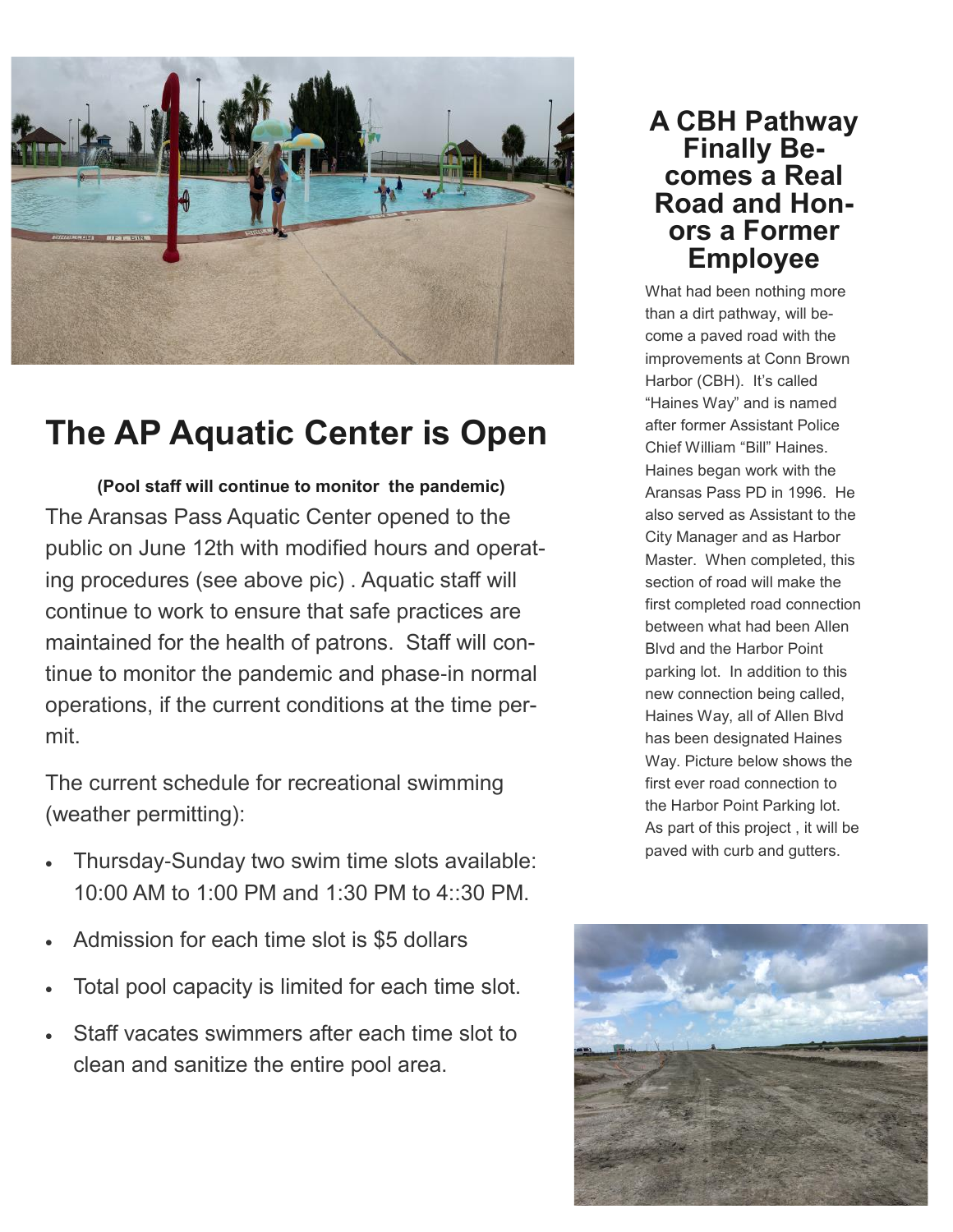## **Contact Us**

Aransas Pass City News is published by the City of Aransas Pass, Tx. If you would like to subscribe or unsubscribe contact:

gedwards@aptx.gov

### **Water Tower Lights Now Installed**

The New water tower lights, which illuminate the city logo, are now installed and operable. The poles and lights were put into place on June 30th and tested that evening. The picture below was taken at that time. The original water tower was destroyed by Hurricane Harvey.





# **City Budget Process At Full Steam**

Seen above is a picture of the June 30th budget meeting with the Aransas Pass Fire Department and the City Budget Committee. City Councilmember Vicki Abrego serves on this committee and has for the past three years. For the past three years, the budget process includes meetings with all department heads and the budget committee. At these sessions, it is up to the department heads to defend their requests for the upcoming fiscal year budget. This is the time of the year that every line item in the 100+ page budget document is scrutinized. The next step in this annual process is the budget review for the City Council on June 14th. Also upcoming are a City Council budget work session, a public hearing and presentations to the City Council. The final budget will be adopted in September.